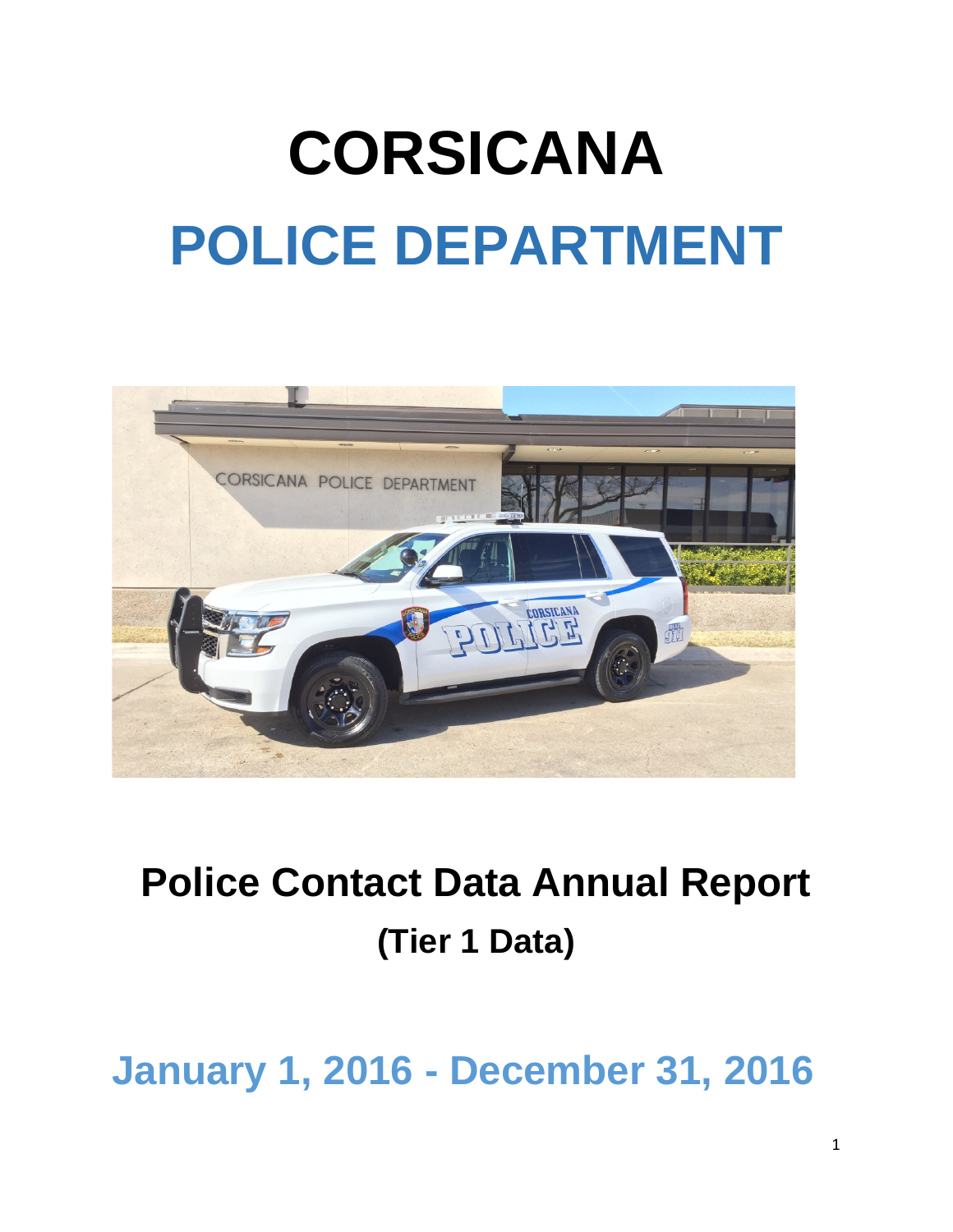# **Corsicana Police Department Police Contact Data Annual Report January 1, 2016 - December 31, 2016**

# *Table of Contents*

#### **(I) Introduction and Analysis of Tier 1 Information**

- a) Table of contents
- b) Letter from Chief Johnson summarizing the analysis of the Annual Report
- c) Tables and Graphs depicting Police Contact Information (1/1/16-12/31/16)
	- Chart I: Demographics, Traffic Stops and Traffic Arrest
	- Chart II: Searched, Not Searched and Search Comparison
	- Graph I: Racial Profiling Analysis (By Race/Citation Analysis)
	- Graph II: Percentage Arrested (By Race versus Percentage Stopped)
	- Graph III: Search Analysis (By Race-Searched-Not Searched)
	- Chart III: Traffic Stop Comparison 2015/2016

#### **(II) Corsicana Police Department's Vision, Mission & Value Statements**

#### **(III) Responding to the Texas Racial Profiling Law**

- a) The Educational Campaign informing the public on the racial profiling complaint process
- b) Filing a racial profiling complaint
- c) Training administered to Police Department personnel
- d) Police Department's partnerships with the community
- e) Checklist/Contact information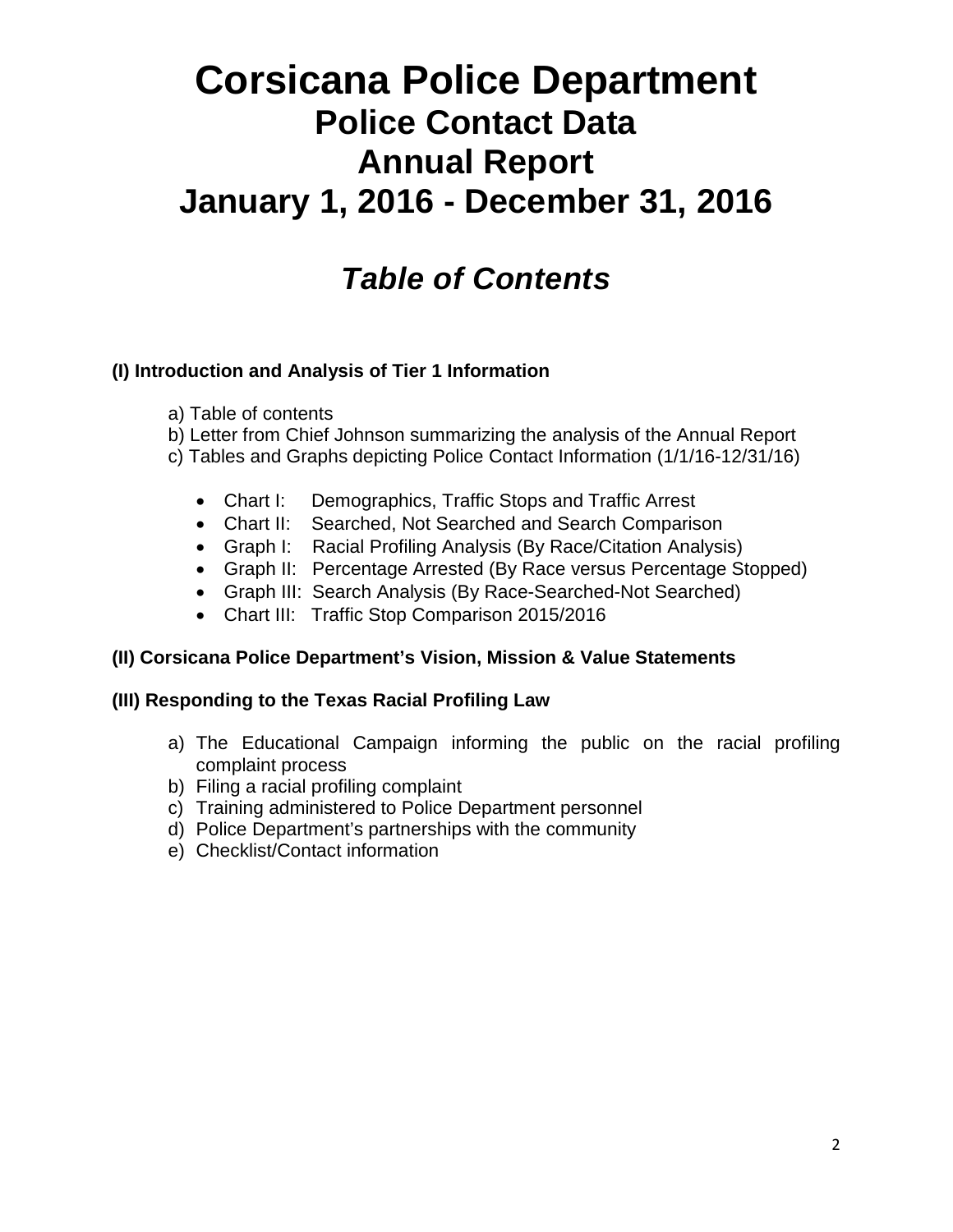To: Corsicana City Council

From: Robert Johnson, Chief of Police

Subject: Racial Profiling Report

Date: February 27, 2017

The Corsicana Police Department, in accordance with the Texas Racial Profiling Law, Art. 2.134 Code of Criminal Procedure, has been collecting police data to comply with the law. Throughout the past year, the Police Department, working closely with the Municipal Court, has striven to ensure that the numbers reported, via citations and arrest reports, were as accurate as possible. The information reported in this report applies to what is referred to as Tier I information only (stops that resulted in a citation or arrest). Although there are limitations as to the interpretation of the data contained in the report, I am confident that the analysis is as accurate as possible.

The report does not include Tier II information (more detailed information about every traffic stop, every pedestrian stop, and every search regardless of whether a citation is issued or an arrest is made). The department has met all state requirements allowing it to be exempt from Tier II reporting requirements.

In this report are several sections, which are intended and designed to provide background information regarding the Texas Racial Profiling Law. Other sections contain information relevant to the policies adopted by the Corsicana Police Department prohibiting the practice of racial profiling among its officers, providing for a complaint system, and requiring the use of video or voice recordings on all traffic and pedestrian stops.

The Department, in an effort to ensure that our personnel are not participating in racial profiling practices, adopted a policy in 2002, prohibiting racial profiling by members of the Police Department, implemented a consent search policy in 2004 and began reviewing video recordings made by officers of traffic stops.

The final components of this report provide statistical data relevant to the public contacts made during the period of 1/1/16 through 12/31/16. This information has been analyzed and compared to the 2010 U.S. Census data concerning the population demographics of the City of Corsicana. Other analysis compares searches and traffic arrests to the total number of traffic stops conducted over the listed time period.

#### **Assessment of the Data Analysis**:

The Corsicana Police Department is enforcing the traffic laws of this city and state along the lines represented by the various percentages of the population. According to our analysis 46.6% (11,077) of our population is white and 41.18% (1,025 of 2,489) of our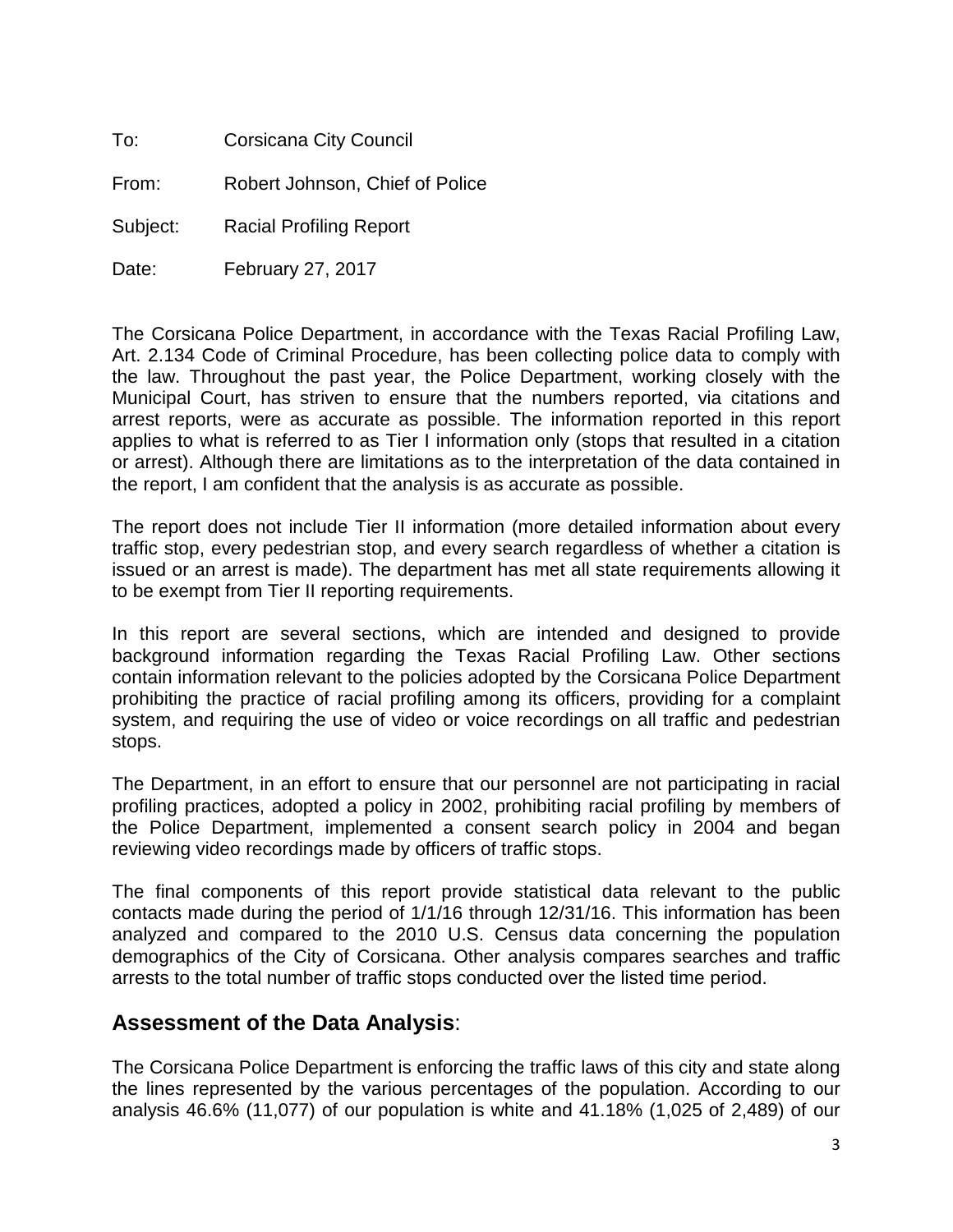enforcement activity (citations/arrests) was of Whites. The analysis shows that Blacks compose 21% (4,992) of our population and 22.94% (571 of 2,489) of our activity. Hispanics compromise 31.1% (7,392) of the population and were 33.99% (846 of 2,489) of our enforcement activity. Asians make up .7% (166) of our population and 1.48% (37 of 2,489) of our enforcement activity. American Indians compose approximately .6% (143) of our population and were .32% (8 of 2,489) of our activity. In 2010 Middle Eastern was added to the ethnic category for data collection. Middle Eastern are not represented in the city's population, however; .08% (2 of 2,489) of the stops were Middle Eastern descent. See Chart I and Graph I for details regarding citations and arrests.

A process involving active overview by Police Department staff and the Municipal Court Administrator audits the data contained in the report, which makes up the core of the report. Additionally, independently of this data auditing process, the traffic stops are regularly reviewed to determine if the conduct of the officers performing traffic stops is in accordance with city policy. This is done to indicate that the process and the activities meant to be reviewed by this report are reliable.

The total number of stops, where traffic citations were issued or arrests were made (the only data that had to be accounted for under the law) was 2,489. In comparison there were 2,558 stops made in 2015 that resulted in citations being issued or arrests being conducted. Please refer to Chart III for comparison and analysis. These numbers do not indicate the number of violations but only the number of people cited. It is possible to file more charges on a person, either by arrest or citation, during a stop but it counts as one stop. Our numbers also do not include people where the officer was unable to determine what race a person was at the time of the stop. However, this number is so small as to not adversely affect or skew the analysis nor are these numbers required for this report under the state law. See Chart I for a visual depiction of citations issued.

Included in the collection of data is documentation on whether the officer knew the race of the individual prior to the traffic stop. Of the 2,489 traffic stops, officers knew the race of 200 which equals 8.03%

Please refer to Charts I, II, and III along with Graphs I, II, and III for further details and analysis.

#### **Summary Statement:**

**The Findings indicate that the Corsicana Police Department does not engage in racial profiling.**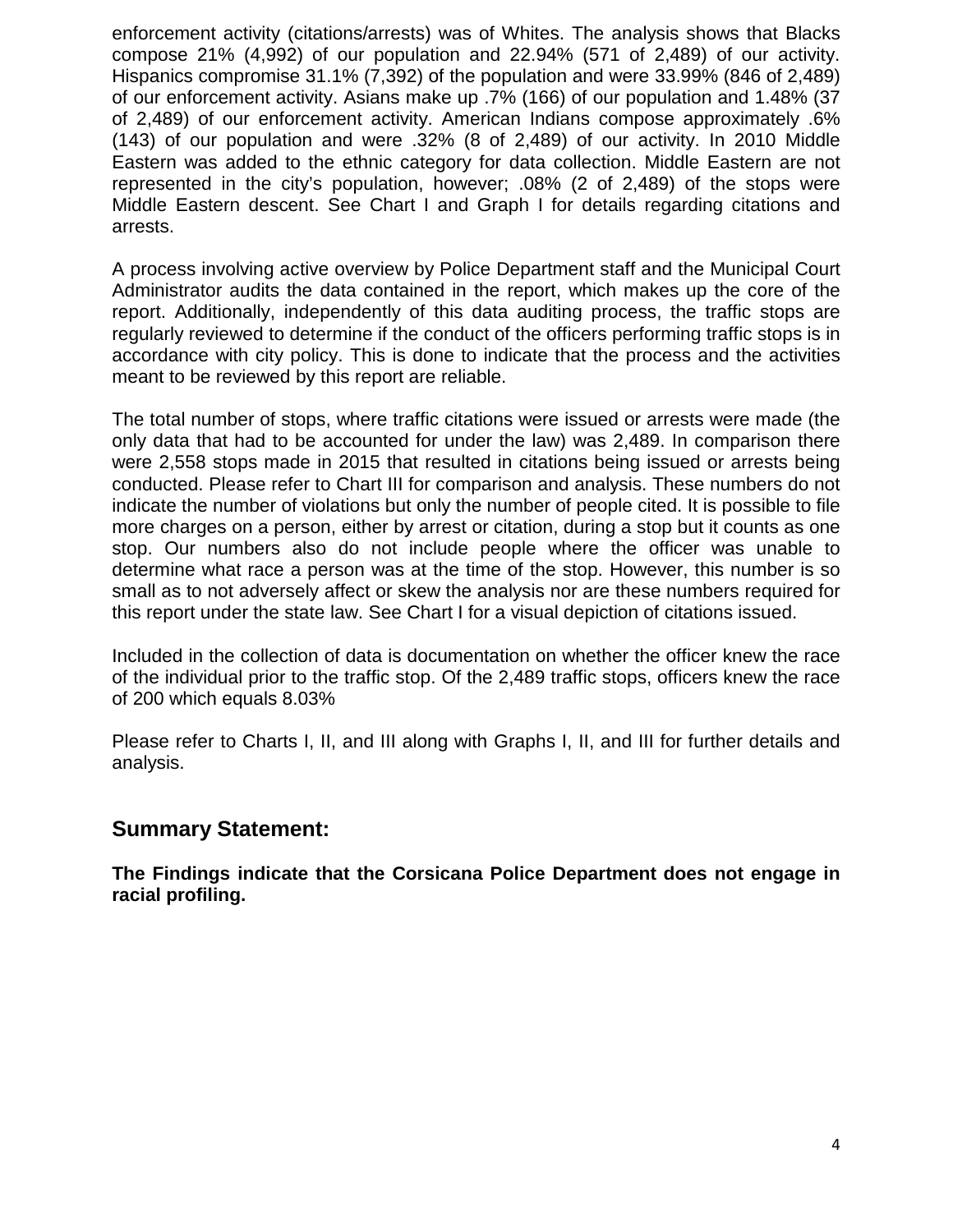# **Chart I 2016 Activity**

# **Demographics:**

|                       | <b>Number</b> | Percentage |
|-----------------------|---------------|------------|
| Hispanic              | 7,392         | 31.1%      |
| White                 | 11,077        | 46.6%      |
| <b>Black</b>          | 4,992         | 21.0%      |
| Asian                 | 166           | $.7\%$     |
| American Indian       | 143           | .6%        |
| <b>Middle Eastern</b> |               | $0\%$      |
| <b>Total</b>          | 23,770        | 100%       |

*Numbers obtained from the U.S. Census Bureau 2010 U.S. Census*

# **Traffic Stops- Citations:**

|                 | <b>Citations</b> | Percentage | Race Known |
|-----------------|------------------|------------|------------|
| Hispanic        | 764              | 34.87%     |            |
| White           | 911              | 41.58%     | 64         |
| <b>Black</b>    | 472              | 21.54%     | 27         |
| Asian           | 34               | 1.55%      |            |
| American Indian |                  | 0.37%      |            |
| Middle Eastern  |                  | 0.09%      |            |
| <b>Total</b>    | 2191             | 100%       | 133        |

*Citation count obtained from Corsicana Municipal Court. Data does not include non-traffic citations or traffic accident citations.*

# **Traffic Stops – Arrests:**

|                 | Arrest/Result of | Percentage | Race Known |
|-----------------|------------------|------------|------------|
|                 | <b>Stop</b>      |            |            |
| Hispanic        | 82               | 27.52%     |            |
| White           | 114              | 38.26%     | 38         |
| <b>Black</b>    | 99               | 33.22%     | 20         |
| Asian           |                  | 1.0%       |            |
| American Indian |                  | $0\%$      |            |
| Middle Eastern  |                  | 0%         |            |
| <b>Total</b>    | 298              | 100%       | 66         |

*Data was obtained from CPD racial profile forms.*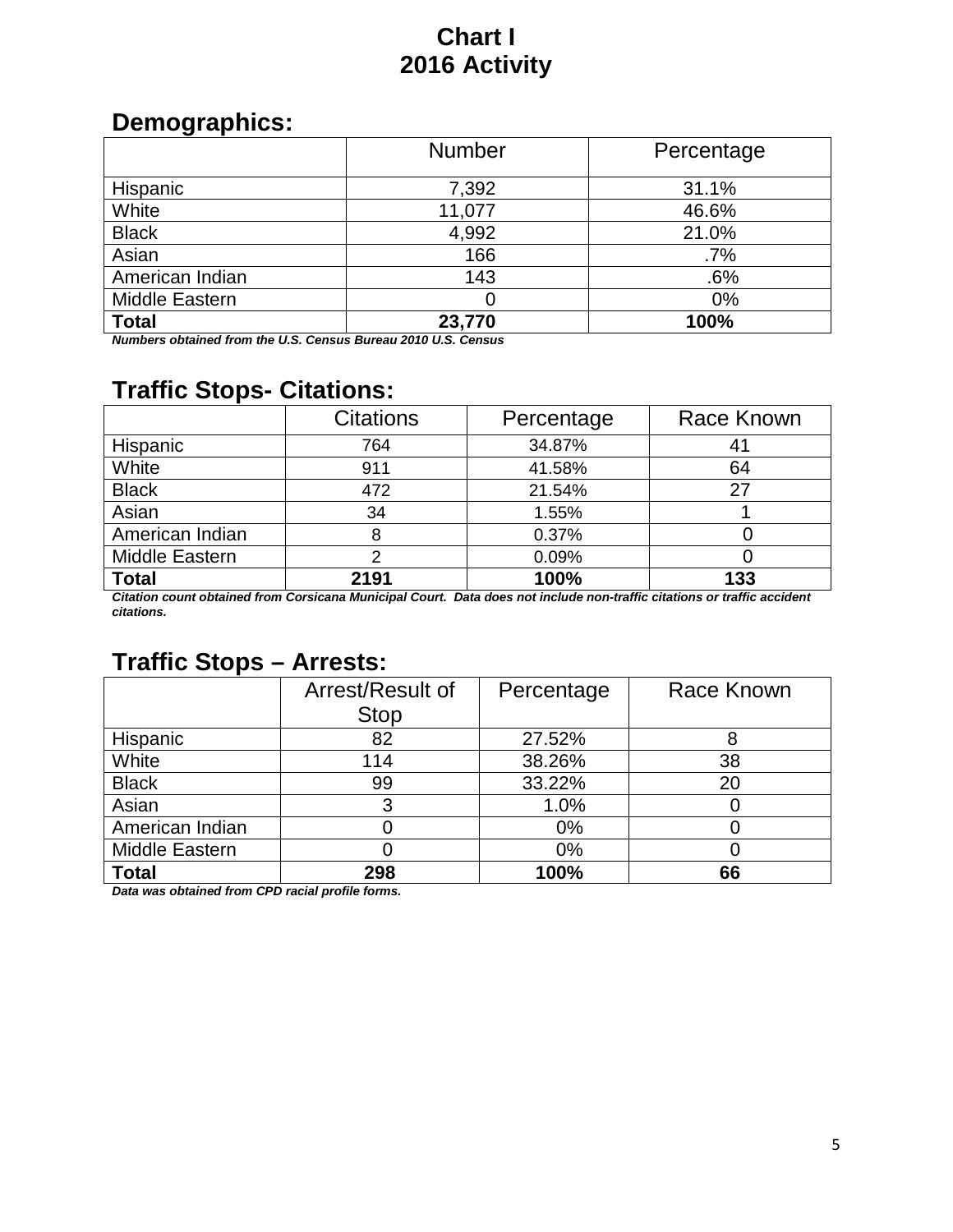# **Overall Enforcement Activity - 2016**

|                    | Population | Population | Total<br>Enforcement<br>Activity by<br><b>Traffic Stop</b> | Percentage of<br>Population<br>Receiving<br>Enforcement | <b>Difference</b> |
|--------------------|------------|------------|------------------------------------------------------------|---------------------------------------------------------|-------------------|
| Race               | by Race    | by $%$     | <b>Citations/Arrests</b>                                   | <b>Citations/Arrests</b>                                | $+/-$             |
| Hispanic           | 7,392      | 31.1%      | 846                                                        | 34.0%                                                   | $+2.9%$           |
| White              | 11,077     | 46.6%      | 1,025                                                      | 41.18%                                                  | $-5.6%$           |
| <b>Black</b>       | 4,992      | 21.0%      | 571                                                        | 22.94%                                                  | $+2.0%$           |
| Asian              | 166        | $.7\%$     | 37                                                         | 1.48%                                                   | $+.8%$            |
| American<br>Indian | 143        | .6%        | 8                                                          | .32%                                                    | $+.28%$           |
| Middle Eastern     | 0          | $0\%$      | $\overline{2}$                                             | .08%                                                    | $+.08%$           |
| <b>TOTAL</b>       | 23,772     | 100%       | 2,489                                                      | 100%                                                    |                   |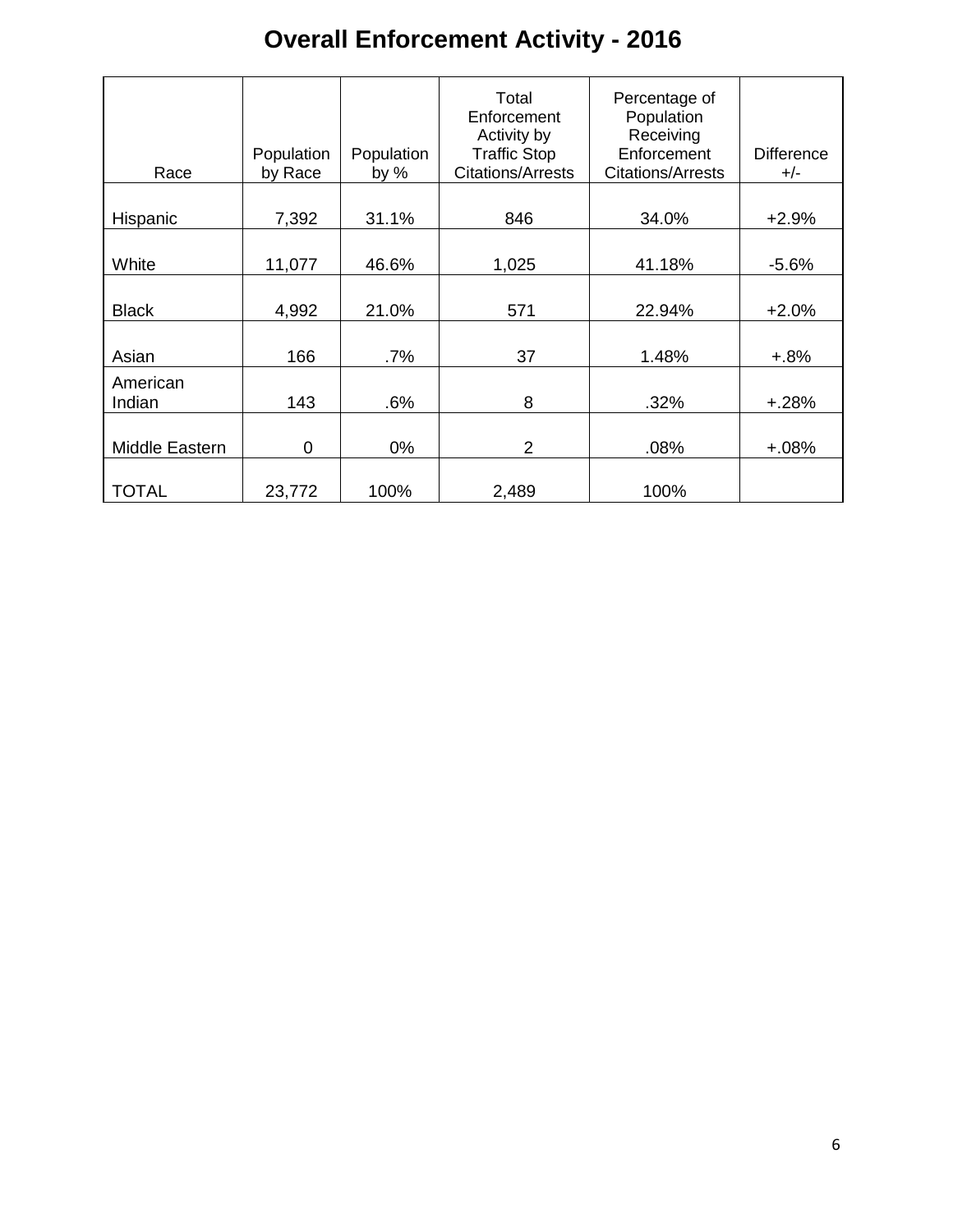# **Chart II 2016 Activity**

# **Searched:**

|                       | <b>Number Searched</b> | Percentage of Total |
|-----------------------|------------------------|---------------------|
| <b>Hispanic</b>       | 59                     | 27.19%              |
| White                 | 91                     | 40.55%              |
| <b>Black</b>          | 69                     | 31.80%              |
| Asian                 |                        | .46%                |
| American Indian       |                        | $0\%$               |
| <b>Middle Eastern</b> |                        | $0\%$               |
| <b>Total</b>          | 217                    | 100%                |

*Data was obtained from the Corsicana Municipal Court.*

# **Not Searched:**

|                 | <b>Not Searched</b> | % Not Searched |
|-----------------|---------------------|----------------|
| Hispanic        | 787                 | 34.64%         |
| White           | 937                 | 41.24%         |
| <b>Black</b>    | 502                 | 22.10%         |
| Asian           | 36                  | 1.58%          |
| American Indian | 8                   | 0.35%          |
| Middle Eastern  | 2                   | 0.09%          |
| <b>Total</b>    | 2,272               | 100%           |

*Data was obtained from the Corsicana Municipal Court.*

# **Searched - Comparison:**

|                 | <b>Number Searched</b> | <b>Consensual Search</b> | Non-Consent/*PC |
|-----------------|------------------------|--------------------------|-----------------|
| Hispanic        | 59                     |                          | 55              |
| White           | 88                     | 10                       | 78              |
| <b>Black</b>    | 69                     | 5                        | 64              |
| Asian           |                        |                          |                 |
| American Indian |                        |                          |                 |
| Middle Eastern  |                        |                          |                 |
| <b>Total</b>    | 217                    | 19                       | 198             |

*Data was obtained from the Corsicana Municipal Court.*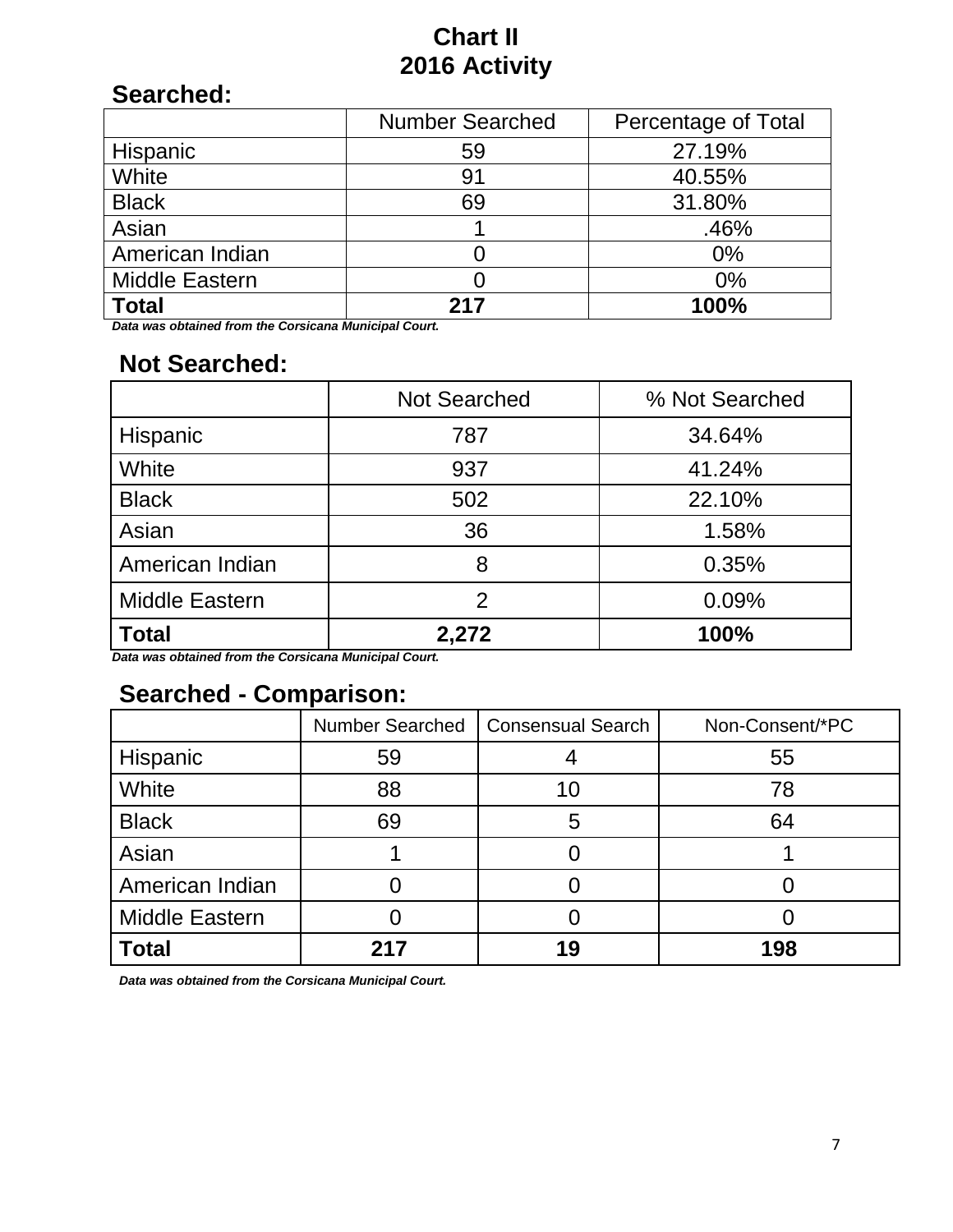# **Graph I**



|              | <b>Citations</b> | Percentage |
|--------------|------------------|------------|
| Hispanic     | 764              | 34.87%     |
| White        | 911              | 41.58%     |
| <b>Black</b> | 472              | 21.54%     |
| Asian        | 34               | 1.55%      |
| American     | 8                | 0.37%      |
| Indian       |                  |            |
| Middle       | $\mathcal{P}$    | 0.09%      |
| Eastern      |                  |            |
| Total        | 2191             | 100%       |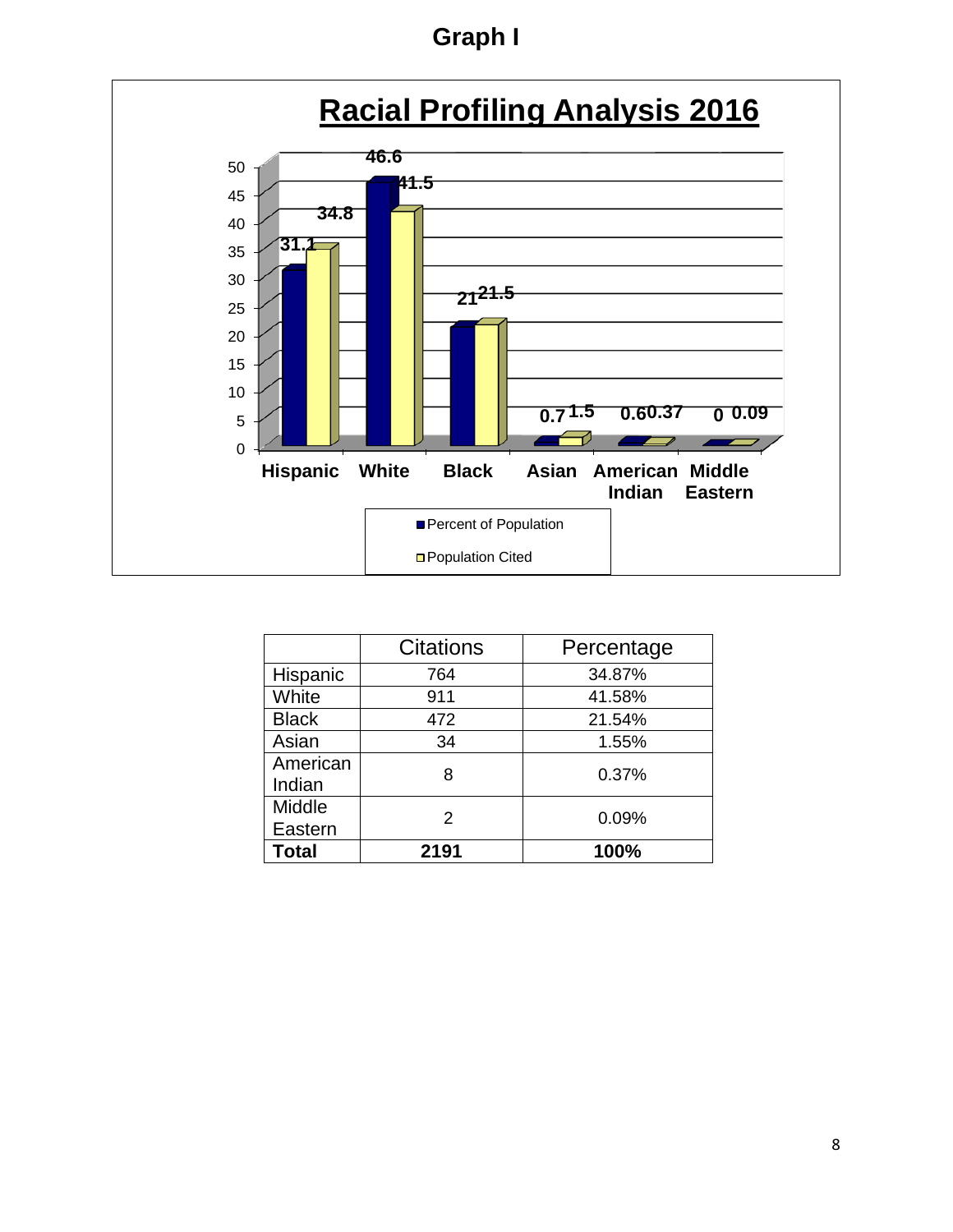**Graph II**

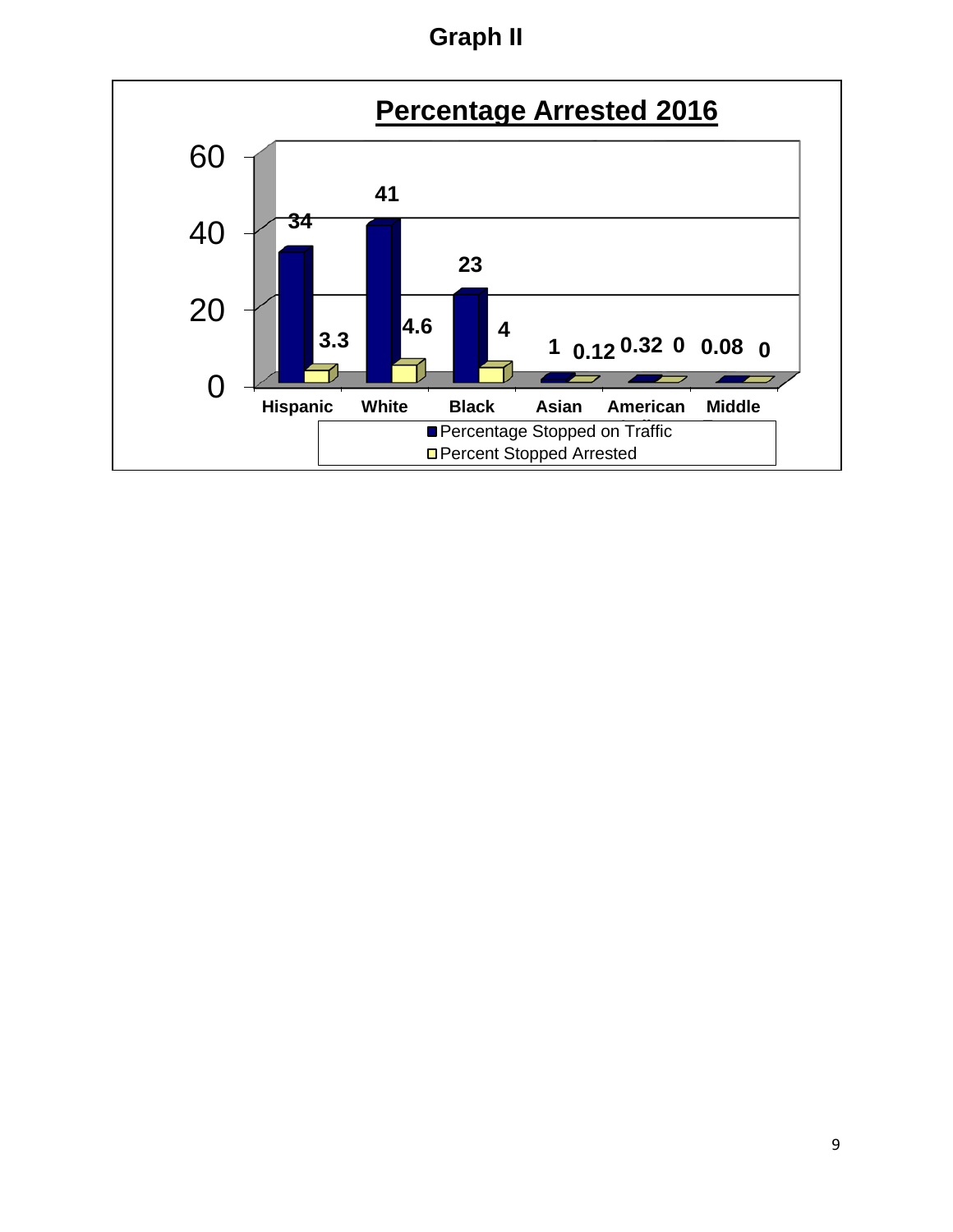# **Graph III**



# **Chart III Traffic Stop Citation Comparison 2015-2016**

| <b>Traffic Stops</b>  | <b>2015 Citations</b> | $\frac{0}{0}$ | <b>2016 Citations</b> | $\%$   |
|-----------------------|-----------------------|---------------|-----------------------|--------|
| Hispanic              | 684                   | 30.6%         | 764                   | 34.87% |
| White                 | 1015                  | 45.4%         | 911                   | 41.58% |
| <b>Black</b>          | 497                   | 22.2%         | 472                   | 21.54% |
| Asian                 | 33                    | 1.5%          | 34                    | 1.55%  |
| American Indian       | 7                     | 0.3%          | 8                     | 0.39%  |
| <b>Middle Eastern</b> | $\mathcal{P}$         | 0.1%          | $\mathcal{P}$         | 0.09%  |
| <b>Total</b>          | 2,238                 | 100%          | 2,191                 | 100%   |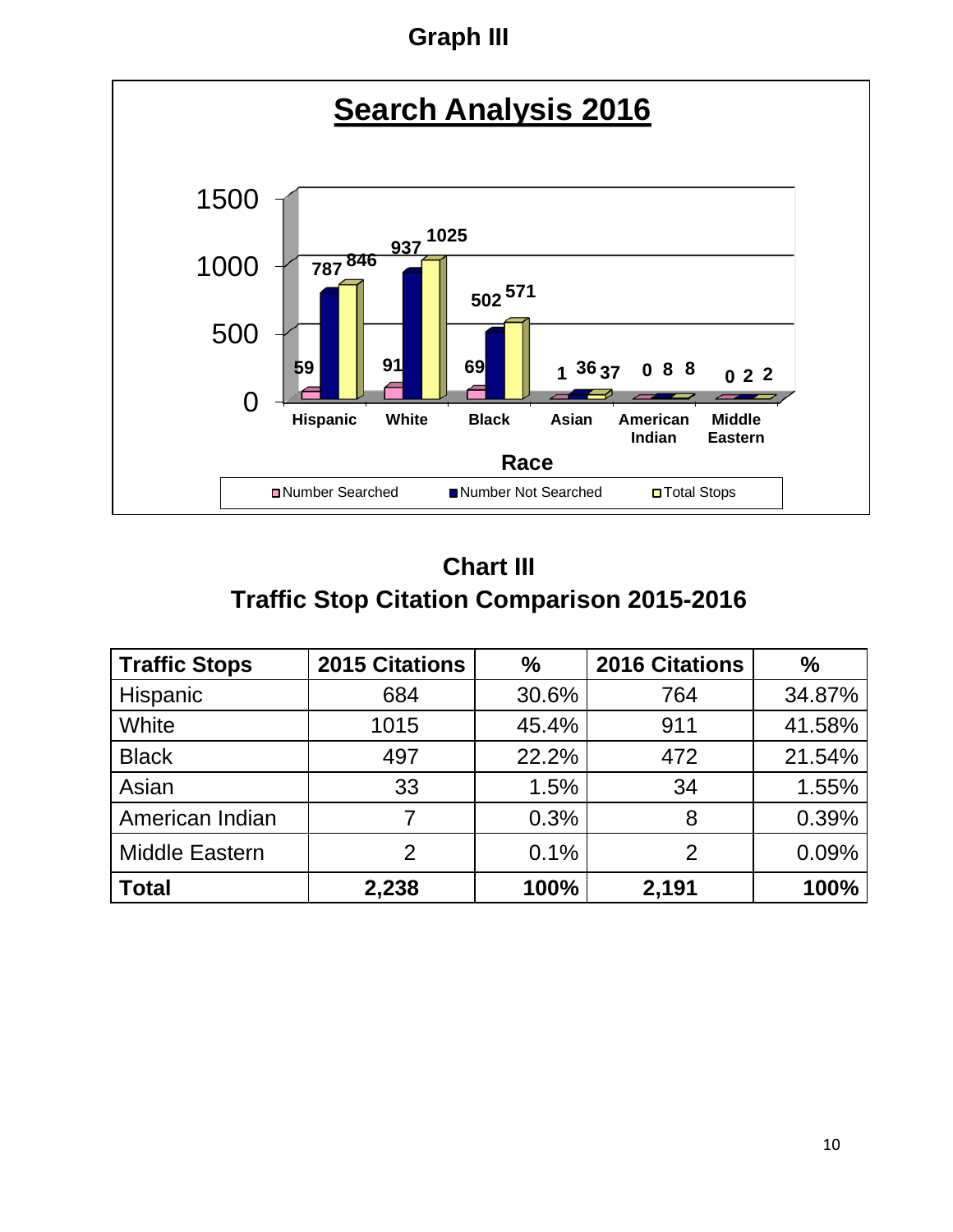# **II. Police Department's Vision, Mission, and Value Statements**

## **Vision Statement of the Corsicana Police Department**

The Corsicana Police Department strives to become one of the most professional and effective police departments in the State by aggressively suppressing crime to create a safe community and to improve the quality of life for everyone.

#### **Mission Statement of the Corsicana Police Department**

The Corsicana Police Department is committed to serving the community and protecting life and property with integrity and professionalism.

#### **Value Statements of the Corsicana Police Department**

- 1. The employees of the Corsicana Police Department will consistently use **TEAMWORK** to accomplish our goals.
- 2. The employees of the Corsicana Police Department will consistently demonstrate **COMPASSION** while serving the community
- 3. The employees of the Corsicana Police Department will consistently demonstrate **INTEGRITY** both on and off duty
- 4. The employees of the Corsicana Police Department will consistently engage in open **COMMUNICATION** with citizens, visitors and co-workers.

# **III. Responding to the Texas Racial Profiling Law**

#### **Informing the Public on the Process of Filing a Complaint with the Corsicana Police Department**

#### **(A) Educational Campaign:**

In accordance with Senate Bill 1074, the Corsicana Police Department has made significant efforts to launch an educational campaign aimed at informing the public on issues relevant to the complaint process. Special emphasis has been placed on informing community members on filing a complaint relevant to racial profiling practices.

The Chief of Police has spoken at various community meetings where community members have been informed that the police department prohibits racial profiling practices among its officers.

#### **(B) Filing a Complaint Based on Violations of the Texas Law on Racial Profiling**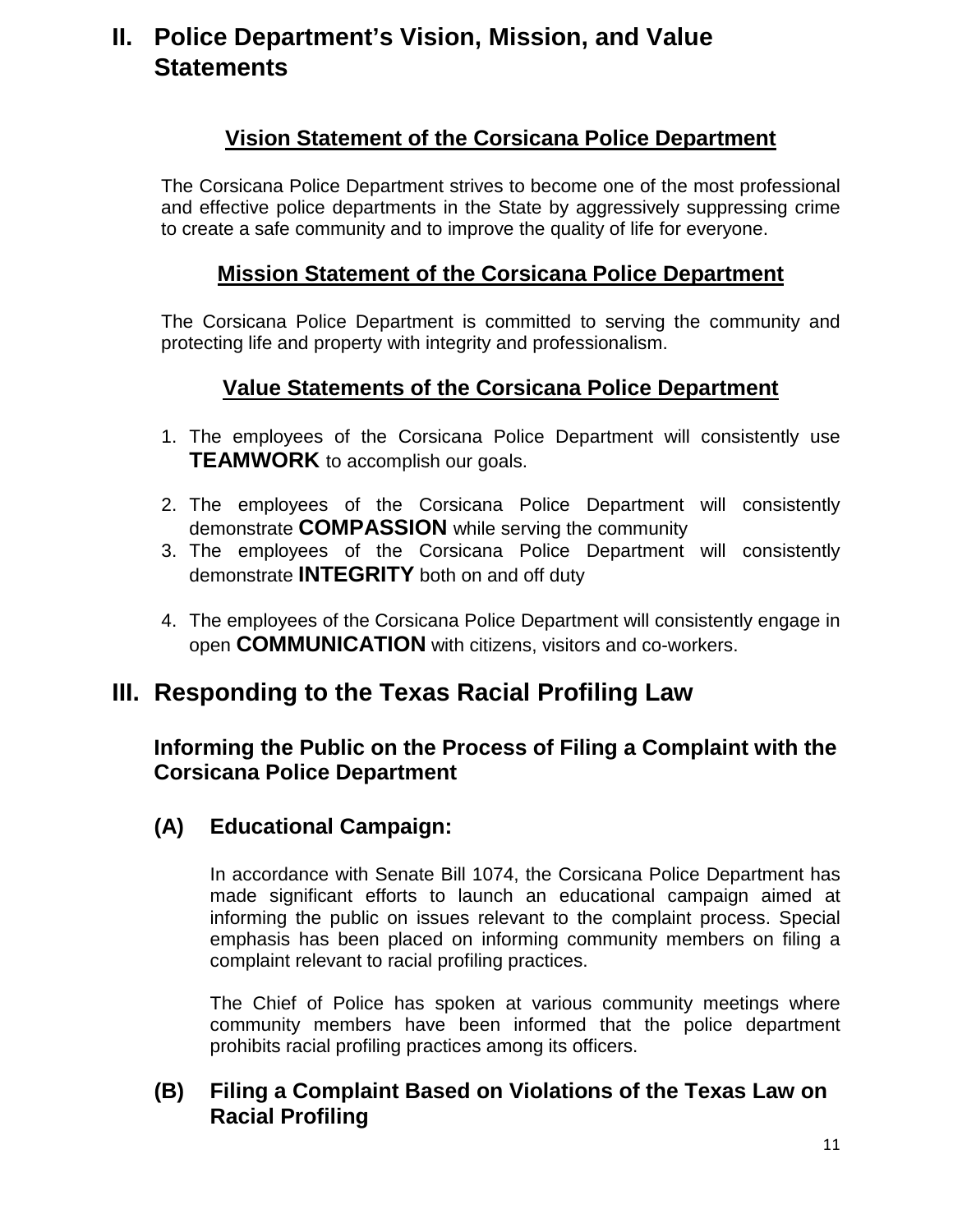A pamphlet has been created and distributed that explains the Police Department's Citizen Complaint Procedure.

## **Filing a Complaint:**

A citizen may contact any police department supervisor to receive a Complaint Form. The citizen may also directly contact Assistant Chief of Police Ronny McGaha at 903-654-4922, [rmcgaha@ci.corsicana.tx.us](mailto:rmcgaha@ci.corsicana.tx.us) or Chief of Police Robert Johnson at 903-654-4900 or by email at rjohnson@ci.corsicana.tx.us.

#### **The Interview:**

A police supervisor (rank of corporal or higher) may interview the individual filing the complaint. The supervisor will ask the complainant questions about what happened. It is possible that the supervisor may be able to explain the officer(s)' actions to the complainant's satisfaction; thereby, foregoing a formal investigation.

If the supervisor is not able to satisfactorily answer the citizen's complaint, the supervisor will assist them in filing a formal complaint. If the citizen does not wish to be assisted by the supervisor, they will be given a formal complaint pamphlet and given instructions on completing the complaint form.

#### **The Investigation:**

After a formal complaint is filed, the Corsicana Police Department will investigate the alleged misconduct. The Internal Affairs Investigator (Assistant Chief Ronny McGaha) is responsible for investigating all formal complaints.

- The Chief of Police receives all formal complaints, reviews them, logs them into the IA Log and formally assigns the investigation to the Internal Affairs Investigator.
- Although it is difficult to estimate how long the investigation will take, the complainant is advised that they can usually expect an update on the investigation in about four weeks.
- All officers will be interviewed and witnesses whom the complainant has named will be contacted and interviewed, if they agree.
- A report will then be prepared of the investigation and a conclusion is included.
- The Chief of Police will review the report of the investigation to determine if any rule, policy, or regulation has been violated. If it is determined that a violation has occurred it will be the Chief's decision as to the appropriate discipline that will be administered.
- The Chief of Police will then send the complainant a letter regarding the findings of the investigation.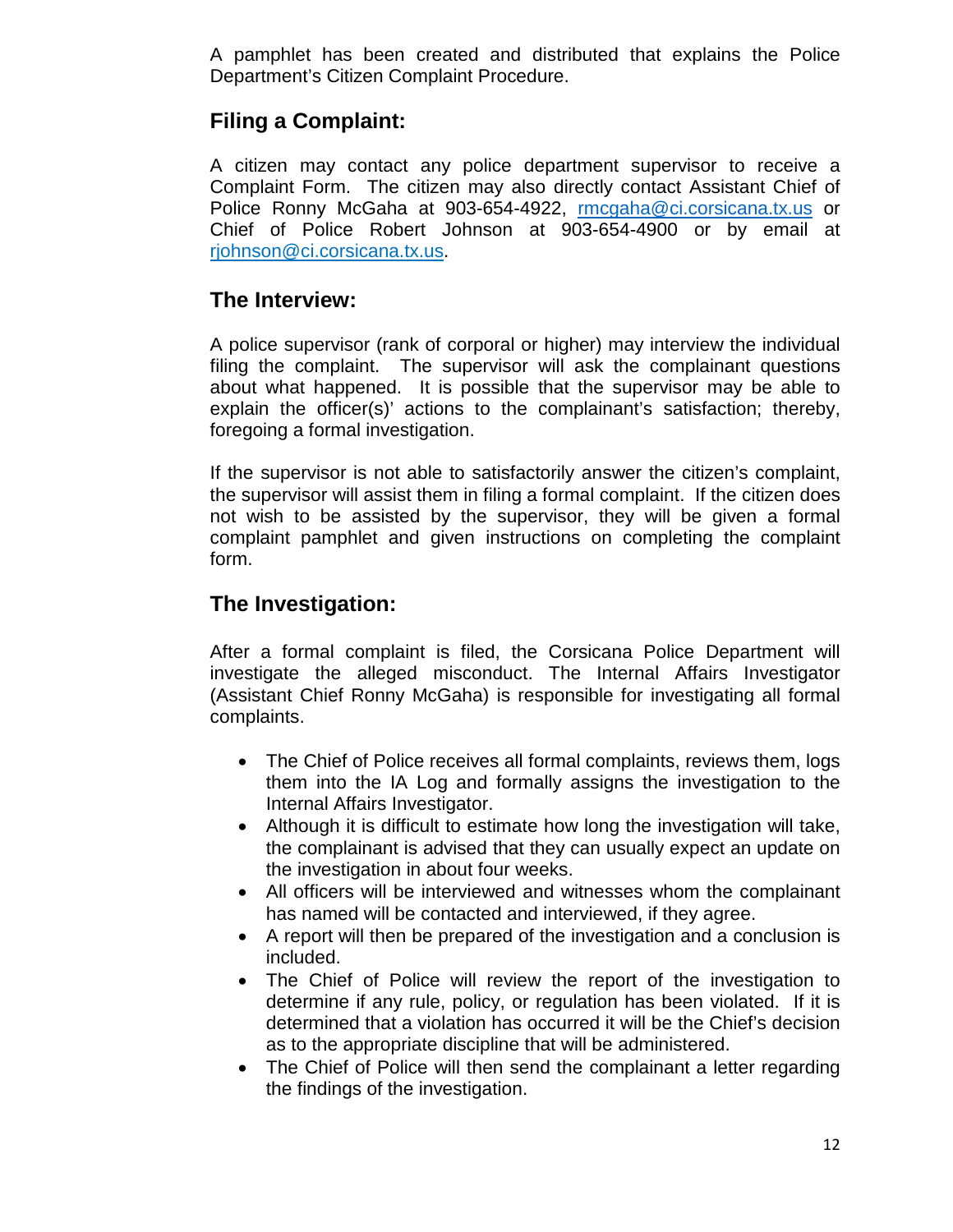# **The Findings:**

The results of a complaint are called "findings". These include four possible findings:

- **Sustained -** The complaint has been supported: The officer(s) involved acted improperly and may be disciplined.
- **Unfounded -** The investigation found no basis to the complaint filed.
- **Exonerated -** The police officer(s) involved acted properly and will not be disciplined; or
- **Not sustained -** There was insufficient evidence to prove the complaint true or false and no further action will be taken.

# **A Commitment to Respond to the Needs of the Community:**

The Corsicana Police Department has made a commitment to its citizens regarding the following:

- 1. The department shall accept complaints from any person who believes he or she has been stopped or searched based on racial, ethnic, or national origin profiling. No person shall be discouraged, intimidated, or coerced from filing a complaint, nor discriminated against because he or she filed such a complaint.
- 2. Any employee who receives an allegation of racial profiling, including the officer who initiated the stop, shall direct the complainant to a supervisor or offer to provide them with a formal complaint packet. Any employee contacted shall provide to any citizen a copy of the complaint form or inform the citizen of the department's process for filing a complaint. All employees shall immediately report any allegation of racial profiling to their supervisor.
- 3. Investigation of a complaint shall be conducted in a through and timely manner. All complainants will receive a disposition letter regarding the complaint usually within 30 days. The investigation and findings shall be documented and filed with the Chief of Police. When applicable, findings and/or suggestions for disciplinary action, retraining, or changes in policy shall be filed with the chief.
- 4. If a racial profiling complaint is sustained against an officer it will result in appropriate corrective and/or disciplinary action, up to and including indefinite suspension (termination).
- 5. If there is a departmental video or audio recording of the events upon which a complaint of racial profiling is based, upon commencement of an internal investigation, the officer will be allowed to review the recording.

#### **Discipline:**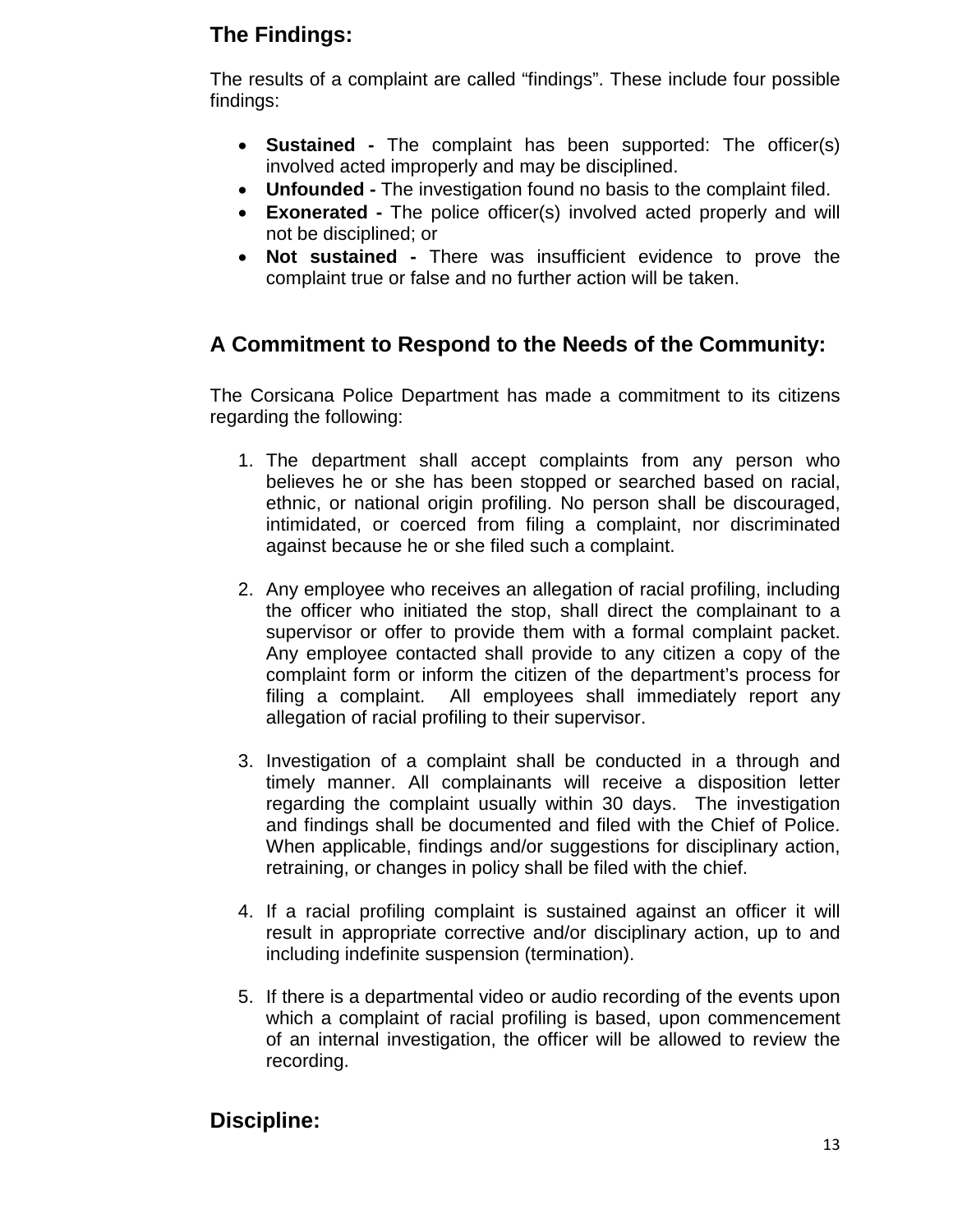It is the policy of the Corsicana Police Department that any officer who, after an internal investigation, has been found to have engaged in racial profiling, (as determined by the Chief of Police in accordance with Civil Service laws) may be:

- 1. Suspended up to 90 days and, as a condition of further employment with the police department, required to undergo cultural sensitivity training
- 2. Indefinitely suspended (terminated)

## **Discipline Data:**

The following table contains data regarding Corsicana police officers that have been the subject of a formal racial profiling complaint for violations of the Texas Racial Profiling Law, Art. 2.134 of the Code of Criminal Procedure, during the time period of 1/1/16 - 12/31/16, along with the disposition.

| <b>Complaint No.</b> | <b>Alleged Violation</b> | <b>Disposition of the Case</b> |
|----------------------|--------------------------|--------------------------------|
|                      | <b>None</b>              | <b>None</b>                    |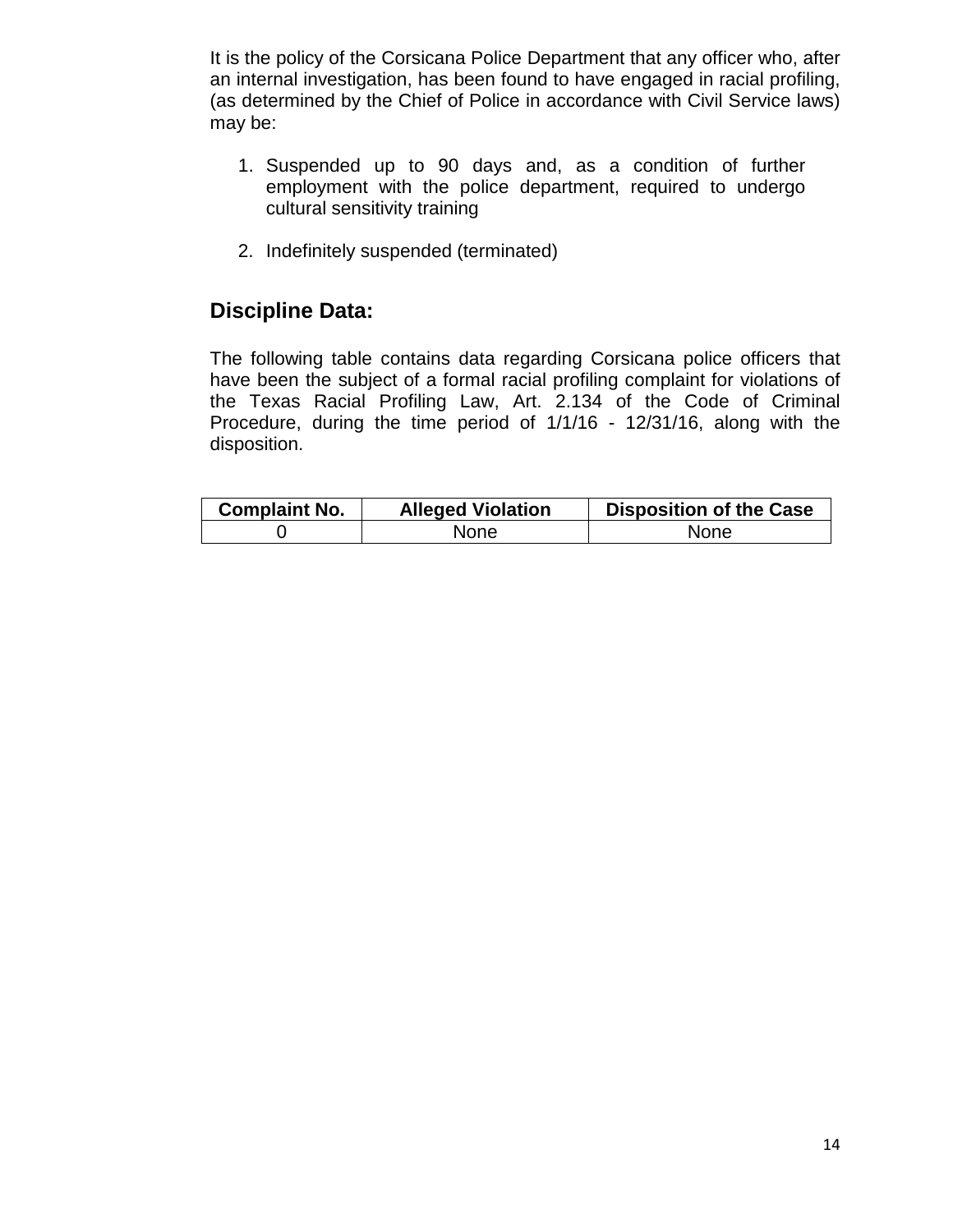# **(C) Training:**

In compliance with the Texas Racial Profiling Law, the Corsicana Police Department required all its officers adhere to all Law Enforcement Management Institute of Texas (LEMIT) requirements as mandated by law.

All officers from the Corsicana Police Department have completed a TCOLE training and education program on racial profiling (cultural diversity), as required by law.

## **(D) Community Partnerships:**

Although the Corsicana Police Department enjoys the support of the community, since January 1, 2002, it has made extraordinary efforts to reach out to community leaders. This effort has been well received by the Corsicana community, particularly, members of the minority community.

The Corsicana Police Department, through the City of Corsicana website and local media, has kept the public informed of the department's traffic contact data efforts. Further, the department's Contact Data Report is presented annually in February to City Council. This report is completed to keep community leaders informed on the current practices of the Corsicana Police Department and in accordance with state law. In accordance with Article 2.134(b) of the Code of Criminal Procedures, the data will also be submitted to the Texas Commission on Law Enforcement not later than March 1, 2017.

# **(E) Checklist:**

The following requirements **must** be met by all law enforcement agencies in the State of Texas:

- $\checkmark$  Clearly defined actions that constitute racial profiling
- $\checkmark$  Statement indicating prohibition of any peace officer employed by the Corsicana Police Department from engaging in racial profiling
- $\checkmark$  Implement a process by which an individual may file a complaint regarding racial profiling violations
- $\checkmark$  Provide public education related to the complaint process
- $\checkmark$  Implement disciplinary guidelines for officers found in violation of the Texas Racial Profiling Law
- $\checkmark$  Collect data (Tier I) that includes information on:
	- a) Race and ethnicity of individual detained
	- b) Whether a search was conducted